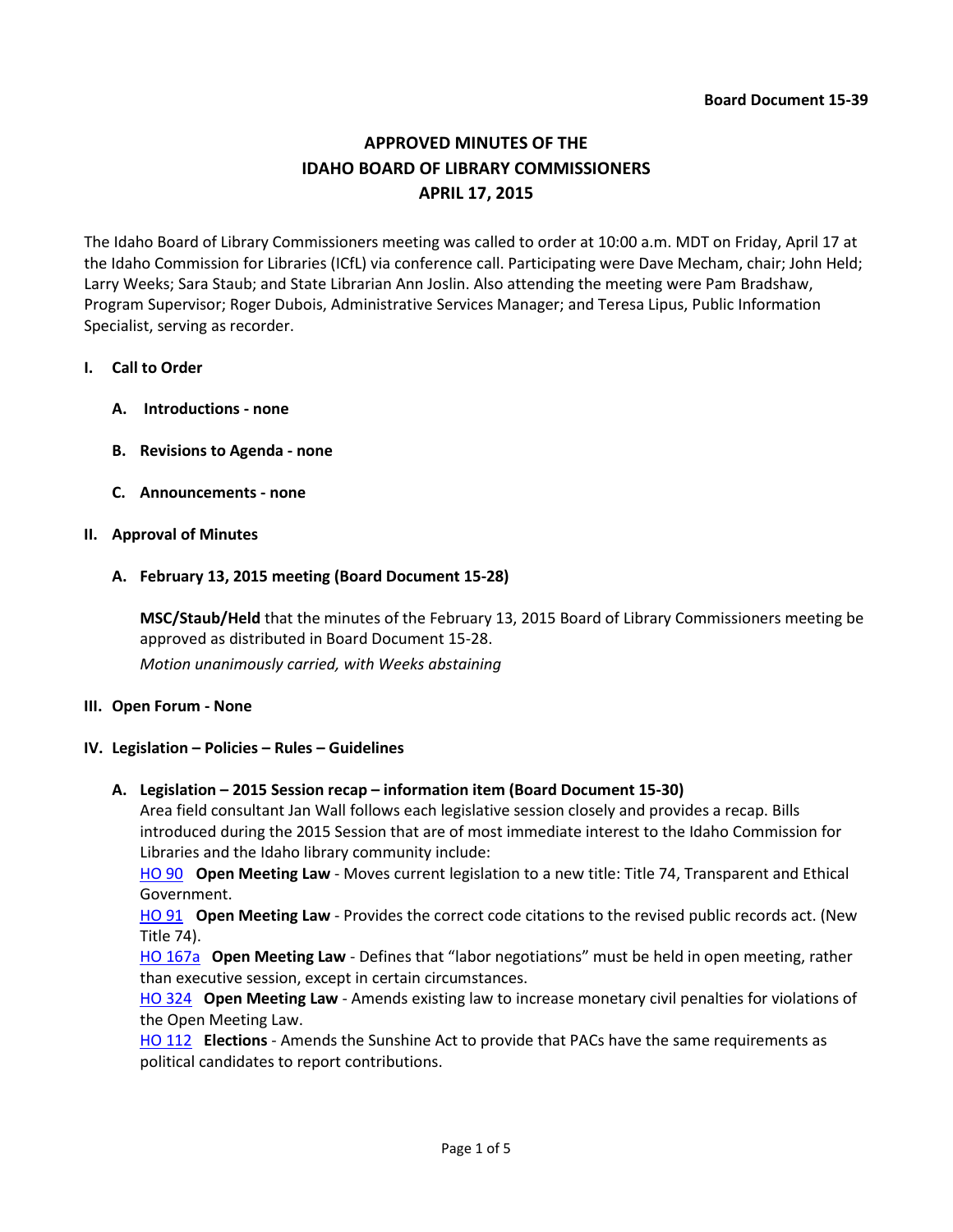[HO 213](http://legislature.idaho.gov/legislation/2015/H0213.htm) **Public Library Districts** - Provides that the annual meeting of a district library board be in June, and that the oath of office for newly elected or re-elected trustees be on the first regular meeting following the trustee election.

[HO 220](http://legislature.idaho.gov/legislation/2015/H0220.htm) **Income Tax Credit** - Extends the increased charitable donation credit that was enacted in 2010. [HO 250](http://legislature.idaho.gov/legislation/2015/H0250.htm) **Appropriation** - ICfL appropriation.

[HO 302](http://legislature.idaho.gov/legislation/2015/H0302.htm) **Science and Technology** - Adds to existing law to create in the Office of the Governor the Science, Technology, Engineering and Math Action Center and the STEM Action Center Board, to provide powers and duties and to provide for reports.

[HCR 26](http://legislature.idaho.gov/legislation/2015/HCR026.htm) **Broadband Access Study Committee -** Authorizes the Legislative Council to appoint a committee to study and make recommendations for broadband services and governance for the State of Idaho and Service Level Agreements.

- **B. Policies – none**
- **C. Rules – none**

## **D. Guidelines – School library services – discussion items**

### **1. School library services – discussion item (Board Document 15-31)**

 We are working on "position papers" to document the rationale and history behind some of the agency's positions. These will be flexible as the environment evolves. They may also help the Idaho Library Association (ILA) by providing some institutional memory.

Board Document 15-31 is a draft that explains how we got to where we are in terms of school library services. Two public libraries are taking different approaches to providing school library services and are interested in the Commission's position on it. We will get their feedback as we proceed with this. It's not our intent to favor or oppose co-location of school and public library services, but since it's being considered in the field outside of school-community libraries, we are capturing things to consider before entering into such an agreement. Co-location seems to be an emerging national trend but there is not much information about who is paying for it or if money levied for public libraries is being used to provide school library services. There are benefits and challenges to be considered in each situation and we are not in position to determine what's right for any community. However, we are all concerned about improving school library services.

## **V. Federal Funds**

## **A. Finances – FY2015 Object Transfer (Board Document 15-32)**

To gain maximum flexibility in anticipation of year-end closing, we are requesting approval of an object transfer in order to move any unexpended personnel and T&B balances to operating and/or capital outlay, and to move any unexpended operating funds to capital outlay for priority equipment purchases prior to the end of FY2015. We estimate moving \$10,000 in federal funds. We can't anticipate ahead of time if anyone will work overtime and we don't yet have the exact number for health benefit increases, but we will know exactly how much money is available on June 13, after the last FY2015 payroll.

**MSC/Weeks/Held** that the SFY2015 appropriation for the federal fund be adjusted by transferring residual funds from personnel and T&B to operating and from operating to capital outlay. *Motion unanimously carried*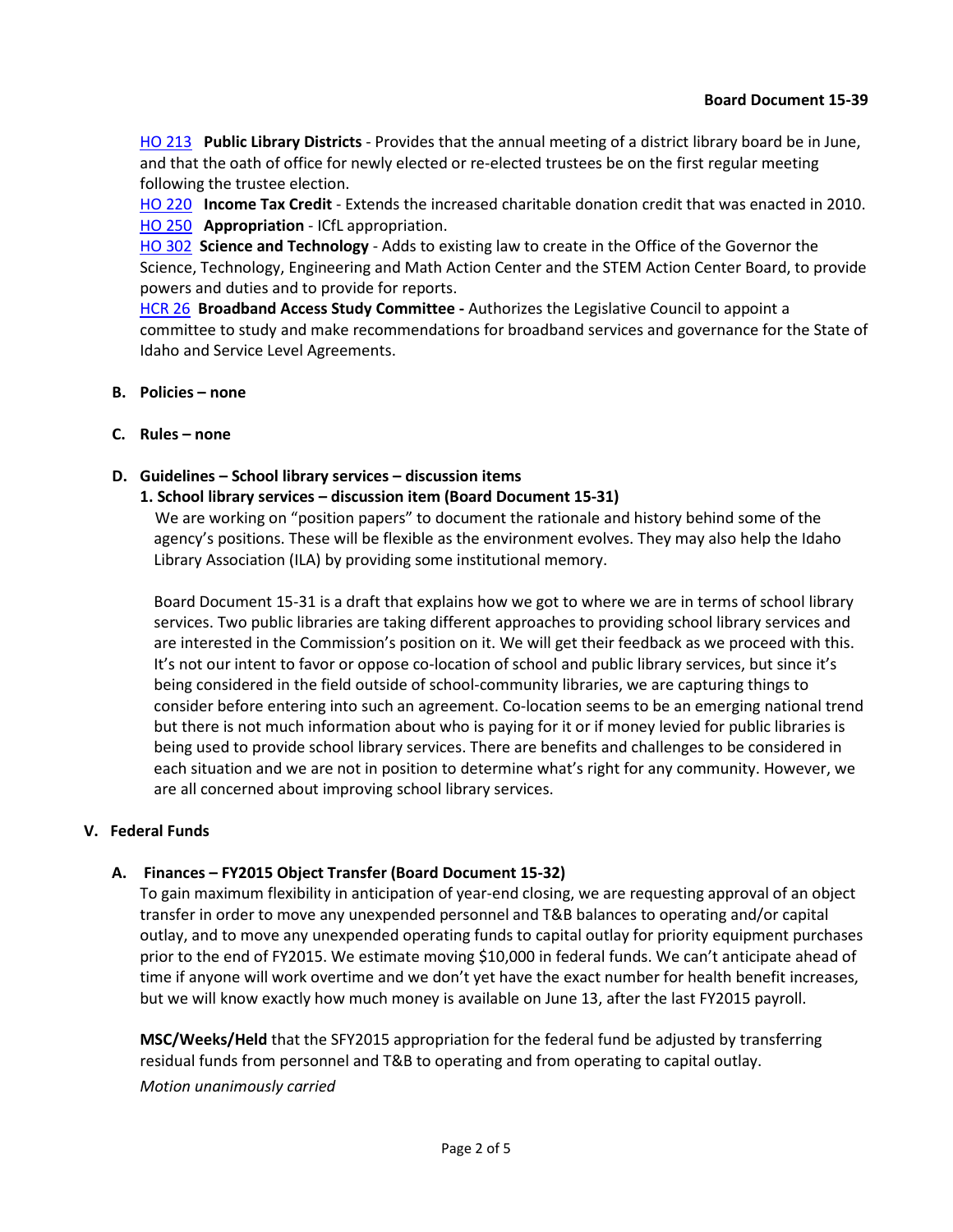## **B. Program – none**

## **C. Grants – none**

## **VI. General Fund and Miscellaneous Revenue Fund**

## **A. Finances**

## **1. FY2015 – object transfer (Board Document 15-33)**

To gain maximum flexibility in anticipation of year-end closing, we are requesting approval of an object transfer in order to move any unexpended personnel balances to operating and/or capital outlay, and to move any unexpended operating funds to capital outlay for priority equipment purchases prior to the end of FY2015. We estimate moving \$100,000 in general funds.

**MSC/Staub/Weeks** that the FY2015 state general fund appropriation be adjusted by transferring any unexpended personnel funds to operating and/or capital outlay, and transferring any unexpended funds in operating to capital outlay.

*Motion unanimously carried*

## **2. FY2016 appropriation – information item (Board Document 15-34)**

The FY2016 appropriation for the agency reduces and caps our full-time equivalent positions at 37.5 and increases our personnel funds by \$58,200 for a 3% Change in Employee Compensation (CEC) as well as an increase in benefit costs of \$24,700. The increase in operating funds includes \$30,600 for general and contract inflation. The increase in capital funds supports the replacement of three aging servers for a total of \$65,800. The one-time \$100,000 increase for our mini-grants becomes permanent in FY2016. Miscellaneous Revenue reflects the adjustments in spending authority we requested to better reflect trend data. Regarding our FY2016 enhancement requests, there is clearly Legislative support for our early literacy program, but we need to raise awareness about the importance of adequate broadband in public libraries to Idaho communities.

## **3. Donations update – information item (Board Document 15-35)**

Staff worked to make it easier to donate online via the Commission website. Most donations go into Miscellaneous Revenue Fund. We budget for those funds but the increase in donations is part of the reason for our request to increase our spending authority in Miscellaneous Revenue operating. We've had a tremendous increase from when we initially started the online donations. The board document's percentage increases appear to be incorrect; we will make the correction in a revised document. We will also include a Donations update in the board documents for the June meeting.

All donated funds go into the program for which they were donated. There is also a choice to make a general donation to the Commission; we can target a program or use those funds for our overall mission. We track the individual accounts and get bi-weekly updates. We have donation forms available online and recently added a printable form people can use if they prefer to pay by check.

## **B. Program – none**

**C. Grants – none**

## **VII. State Librarian's Report**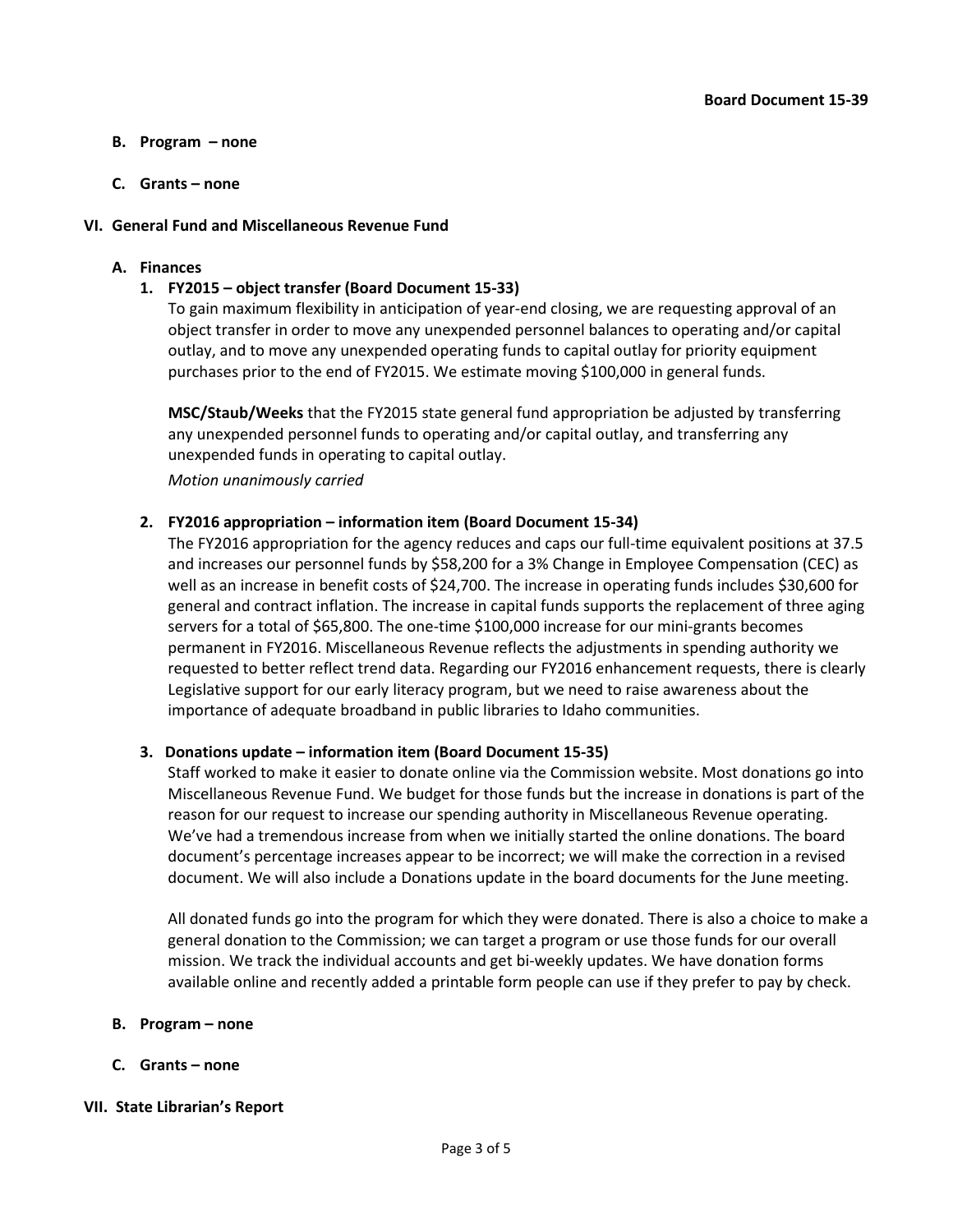### A. **Operations – Information item**

We will distribute an increase in pay within the agency but are currently waiting for approval from the Division of Financial Management (DFM). We are also in the process of developing an end-of-year spending plan. Both of these processes are getting smoother each year.

### **B. Management Team members' reports – none**

- **C. Personnel report – none**
- **D. State Librarian's travel report – none**
- **E. Other – none**

#### **VIII. Old Business – none**

#### **IX. New Business**

### **A. Commissioner term – reappointment (Board Document 15-36)**

Dave Mecham's first term as East Idaho Representative ends June 30, 2015, and he expressed interest in being reappointed.

**MSC/Weeks/Held** that the Idaho Board of Library Commissioners endorse the nomination of Dave Mecham for reappointment as the Board's East Idaho Representative for a term beginning July 1, 2015 and ending June 30, 2020.

*Motion unanimously carried, with Mecham abstaining*

## **B. FY2016–2019 Strategic Plan (Board Document 15-37)**

This plan represents a third year dedicated to the major changes set forth in the FY2014–2017 Strategic Plan. Except for a couple of word edits and activity date changes to accommodate scheduling, this plan is the same as the previous year's plan. Once we start working on the Library Services and Technology Act (LSTA) 5-year plan, we will make any needed changes in the state plan to bring it into alignment.

**MSC/Weeks/Staub** that the vision, values, strategic directions, and goals of the FY2016–2019 strategic plan as described in Board Document 15-37 be approved.

*Motion unanimously carried*

## **C. FY2016 meeting schedule (Board Document 15-38)**

The FY2017 meeting dates are tentative. The FY2016 August and October meeting dates in Board Document 15-38 have been changed from the original FY2016 tentative meeting schedule.

**MSC/Held/Weeks** that the FY2016 meeting schedule for the Idaho Board of Library Commissioners as described in Board Document 15-38 be approved.

*Motion unanimously carried*

#### **D. Next meeting – June 5, 2015, Boise**